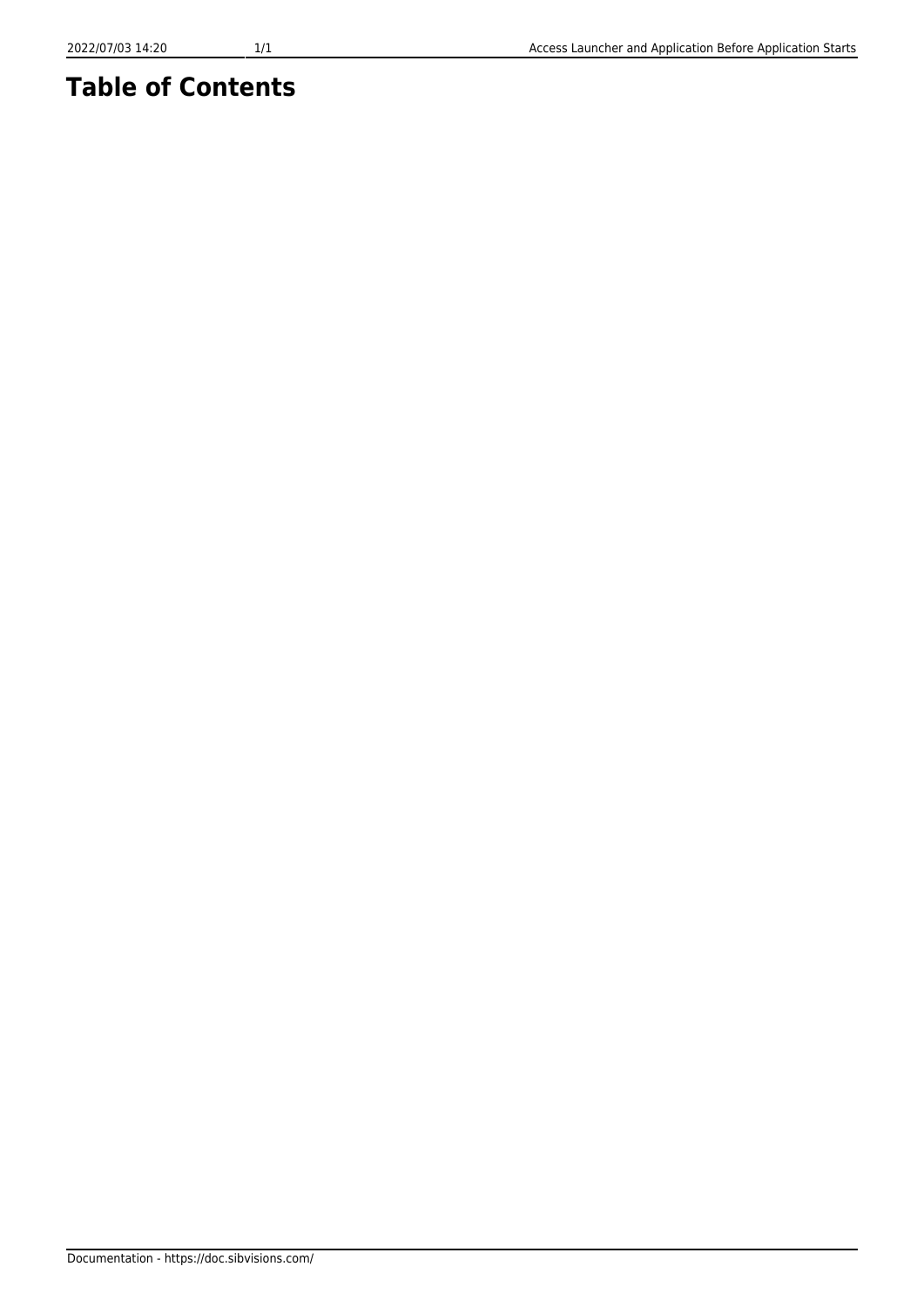Sometimes, it's important to configure the application or to set custom properties into the launcher before the application starts. This could be useful if external authentication systems will be used, e.g., via SpringSecurity or different authentication filters.

It's still possible to use special authenticators for your application, but sometimes this mechanism is too late because the http filter handles authentication.

Usually, you would extend the standard VaadinUI implementation to do some tweaks, but not everything is possible because you can't do anything between launcher creation and application instantiation.

If you need early access to launcher and application, you could use the IVaadinUIPhaseController. It's a simple interface that defines a phaseChanged method. This method will be called at specific states of VaadinUI.

You can use it to get access to the launcher directly after its creation or to access the application instance before it will be visible.

Simply add an init-parameter to your web.xml:

```
<init-param>
   <param-name>phaseController</param-name>
   <param-value>com.sibvisions.apps.vaadin.CustomUIPhaseController</param-
value>
</init-param>
```
(if you run a portlet, use the parameter name: vaadinui.phaseController)

The parameter defines your implementation of IVaadinUIPhaseController, e.g.,

```
public class CustomUIPhaseController implements IVaadinUIPhaseController
{
     public void phaseChanged(UIPhaseEvent pEvent)
     {
         switch (pEvent.getPhase())
 {
             case UIPhaseEvent.PHASE_CONFIGURE_LAUNCHER:
                 System.out.println("Configure Launcher via UI phase
controller");
                 System.out.println(((LauncherEvent)pEvent).getLauncher().
                                     getParameter(VaadinUI.PARAM_REQUESTURL));
                 break;
             default:
                 //not handled
                 break;
         }
     }
}
```
The UIPhaseEvent defines the phases: PHASE\_CONFIGURE\_LAUNCHER, PHASE\_CONFIGURE\_APPLICATION, PHASE\_BEFORE\_NOTIFYVISIBLE.

Documentation - https://doc.sibvisions.com/